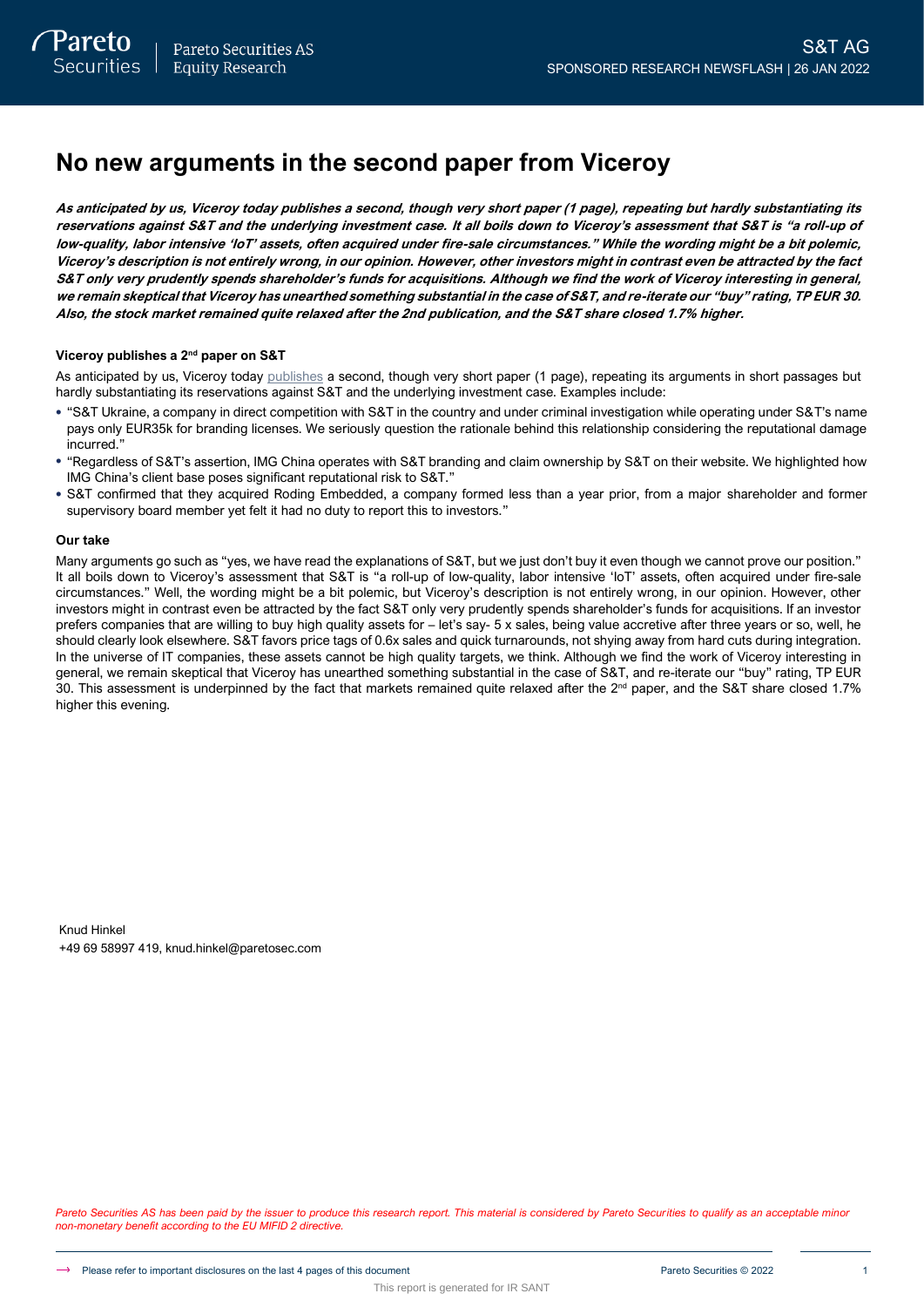# **Disclaimerandlegal disclosures Disclaimer and lega**<br>Origin of the publication or report<br>This publication or report originates

This publication or report originates from Pareto Securities AS, reg. no. 956 632 374 (Norway), **DISCIAIMET AND LEGAI DISCIOSUTES**<br>Prigin of the publication or report<br>This publication or report originates from Pareto Securities AS, reg. no. 956 632 374 (Norway)<br>Pareto Securities AS, Frankfurt branch, reg. no. DE 320 Pareto Securities AB, reg. no. 556206-8956 (Sweden) (together the Group Companies or the "Pareto Securities AB, reg. no. 556206-8956 (Sweden) (together the Group Companies or the "Pareto Securities Group") acting through t **Origin of the publication or report**<br>This publication or report originates from Pareto Securities AS, reg. no. 956 632 374 (Norway) or<br>Pareto Securities AS, Frankfurt branch, reg. no. DE 320 965 513 / HR B 109177 (Germany home countries. **Content of the publication or report**<br> **Content of the publication or report**<br> **Content of the publication or report**<br> **Content of the publication or report**<br> **This publication or report**<br> **Content of the publication or r** 

Content of the publication or report<br>This publication or report has been prepared solely by Pareto Securities Research.<br>Opinions or suggestions from Pareto Securities Research may deviate from recommendations Content of the publication or report<br>This publication or report has been prepared solely by Pareto Securities Research.<br>Opinions or suggestions from Pareto Securities Research may deviate from recommendations or<br>perinons p factors.

### **Sponsored research**

Sphering the result of differing time horizons, methodologies, cortexts or other<br>reason may typically be the result of differing time horizons, methodologies, cortexts or other<br>factors.<br>Sponsored research<br>Please note that **Please note that if this report is labelled as "sponsored research" on the front page, Pareto Securities has entered into an agreement with the company about the preparation of research Securities has entered into an agre** Continuity: Considered by Pareto Securities to qualify as an acceptable minor non-monetary<br>benefit according to the EU MiFID II Directive.<br>**Basis and methods for assessment**<br>Opinions and price targets are based on one or m

### **Basis and methods for assessment**

benefit according to the EU MiFID II Directive.<br> **Basis and methods for assessment**<br>
Opinions and price targets are based on one or more methods of valuation, for instance cash<br>
flow analysis, use of multiples, behavioral research material from the named sources. The date of publication appears from the research flow analysis, use of multiples, behavioral technical analyses of underlying market movements in<br>combination with considerations of the market situation and the time horizon. Key assumptions<br>of forecasts, price targets and of forecasts, price targets and projections in research cited or reproduced appear in the research material from the named sources. The date of publication appears from the research material cited or reproduced. Opinions a versions of the publication or report.

Pareto Securities Research may provide credit research with more specific price targets based on different valuation methods, incl uding the analysis of key credit ratios and other factors Persions of the publication or report.<br>Pareto Securities Research may provide credit research with more specific price targets based<br>on different valuation methods, including the analysis of key credit ratios and other fac I can agreement features are obtained from sources which Pareto Securities Research believes<br>to be reliable, but Pareto Securities Research does not represent or warrant their accuracy. Be<br>aware that investors should go th publication or report.

Pareto Securities Research has no fixed schedule for updating publications or reports.

Unless otherwise stated on the first page, the publication or reports.<br>Unless otherwise stated on the first page, the publication or report has not been revi ewed by the<br>issuer before dissemination. In instances where all Pareto Securities Research has no fixed schedule for updating pul<br>Unless otherwise stated on the first page, the publication or report<br>issuer before dissemination. In instances where all or part of a re<br>prior to publicatio Unless otherwise stated on the first passer before dissemination. In instand<br>prior to publication, the purpose is to<br>**Validity of the publication or report**<br>All opinions and estimates in this put

In this publication. In instances where all or part of a report is presented to the issuer<br>prior to publication, the purpose is to ensure that facts are correct.<br>**Validity of the publication or report**<br>All opinions and est change without notice. **N optimize that the publication or report are, regardless of source, given in good<br>faith and may only be valid as of the stated date of this publication or report and are subject to<br>change without notice.<br>The publication** 

change without notice.<br>
No individual investment or tax advice<br>
The publication or report is intended only to provide general and preliminary information to<br>
investors and shall not be construed as the basis for any invest The publication or report is intended only to provide general and preliminary information to investors and shall not be construed as the basis for any investment decision. This publication or investors and shall not be con For the properties of investors to whom the publication or report has been distributed, but it is not intended as a personal recommendation of particular financial instruments or strategies and thus it does not provide ind investment. Separation, in connect or position and particularly ensure the suitability of an investment as regards his/her financial and fiscal situation and investment objectives. The investor bears the risk of losses in connection w

financial advisor. Before acting on any information in this publication or report, we recommend consulting your<br>financial advisor.<br>The information contained in this publication or report does not constitute advice on the tax

Before acting on any information in this publication or report, we recommend consulting your<br>financial advisor.<br>Consequences of making any particular investment decision. Each investor shall make his/her<br>consequences of ma

### **Sources**

**Sources**<br>This publication or report may be based on or contain information, such as opinions,<br>recommendations, estimates, price targets and valuations which emanate from Pareto Securities<br>Research' analysts or representat The extent this publication or representatives, publicly available information from Pareto Securities<br>Research' analysts or representatives, publicly available information, information from other units<br>or companies in the

Research' analysts or representatives, publicly available information, information from other units<br>or companies in the Group Companies, or other named sources.<br>To the extent this publication or report is based on or conta To the extent this publication or report is based on or contains information emanating from others sources ("Other Sources") than Pareto Securities Research ("External Information"), Pareto<br>Securities Research has deem ed

### **Ratings** Equity ratings:

| "Buy"  | Pareto Securities Research expects this financial instrument's total<br>return to exceed 10% over the next 12 months                   |
|--------|----------------------------------------------------------------------------------------------------------------------------------------|
| "Hold" | Pareto Securities Research expects this financial instrument's total<br>return to be between -10% and 10% over the next 12 months      |
| "Sell" | Pareto Securities Research expects this financial instrument's total<br>return to be negative by more than 10% over the next 12 months |

### **Analysts Certification**

The research analyst(s) whose name(s) appear on research reports prepared by Pareto Securities Research certify that: (i) all of the views expressed in the research report accurately reflect their personal views about the subject security or issuer, and (ii) no part of the research Analysts Certification<br>The research analyst(s) whose name(s) appear on research reports prepared by Pareto<br>Securities Research certify that (i) all of the views expressed in the research report accurately<br>reflect their per The research analysts compensation was, is, or will be directly or indirectly related to the specific<br>recommendations or views expressed by the research analysts in research reports that are<br>prepared by Pareto Securities R

recommendations or views expressed by the research analysts in research reports that are<br>prepared by Pareto Securities Research.<br>The research analysts whose names appears on research reports prepared by Pareto Securities<br>t activities.

Research received compensation that is based upon various factors including Pareto Securities'<br>total revenues, a portion of which are generated by Pareto Securities' investment banking<br>activities.<br>Limitation of liability<br>P **Limitation of liability**<br>Pareto Securities Group or other associated and affiliated companies assume no liability as<br>regards to any investment, divestment or retention decision taken by the investor on the basis of<br>this p Neither the information or report. In no event will entities of the Pareto Securities Group or other<br>associated and affiliated companies be liable for direct, indirect or incidental, special or<br>consequential damages result

consequential damages resulting from the information in this publication or report.<br>Neither the information nor any opinion which may be expressed herein constitutes a solicitation<br>by Pareto Securities Research of purchase

### **Risk information**

However, no representation or warranty, express or implied, is made with respect to the<br>completeness or accuracy of its contents, and it is not to be relied upon as authoritative.<br> **Risk information**<br> **Risk information**<br>
T guide to future performance. Estimates of future performance are based on assumptions that marks the content and publication of security is denominated in a different currency to the investor's currency of reference, changes in rates of exchange may have an adverse effect on the value, price or income of or from investments. **Conflicts** of interest in the Performance. Estimates of future performance are based on assumptions that may not be realized. When investing in individual shares, the investor may lose all or part of the investments.<br> **Co** 

Fronties Group, may perform services Group, affiliates or staff of companies in the Pareto<br>
Securities Group, may perform services for, solicit business from, make a market in, hold long or<br>
Short positions in, or otherwis **Comflicts of interest**<br>Companies in the Pareto Securities Group, affiliates or staff of companies in the Pareto<br>Securities Group, may perform services for, solicit business from, make a market in, hold long or<br>short posit Companies in the Pareto Securities Group, affiliates or staff of companies in the Pareto Securities Group, may perform services for, solicit business from, make a market in, hold long or short positions in, or otherwise be

or other relations hip with a company which is the subject of or referred to in the relevant short positions in, or otherwise be interested in the linvestments (including derivatives) of any<br>short positions in, or otherwise be interested in the linvestments (including derivatives) of any<br>company mentioned in the p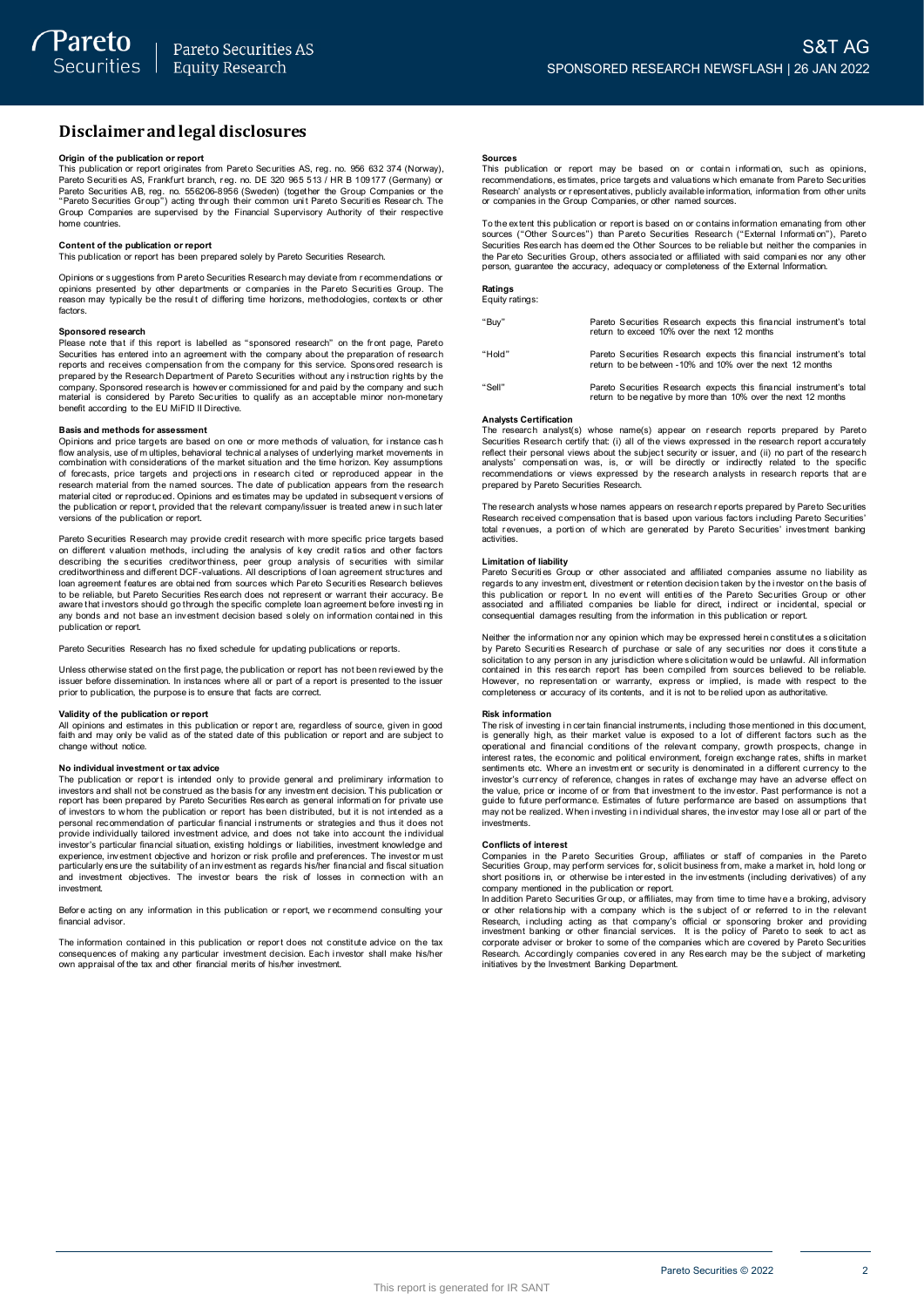To limit possible conflicts of interest and counter the abuse of inside knowledge, the analysts of<br>Pareto Securities Research are subject to internal rules on sound ethical conduct, the<br>management of inside information, ha To limit possible conflicts of interest and counter the abuse of inside knowledge, the analysts of Pareto Securities Research are subject to internal rules on sound ethical conduct, the management of inside information, ha revenues from capital markets activities and individual analyst remuneration. The Group and or the Chapter of the price with applicable legislation and relevant industry standards. The object of the internal rules is for example to ensure that no analyst will abuse or cause others to abuse the internal rules following the Pareto Securities Conflict of Interest Policy. The Group Companies have their head offices. Internal rules have been developed in accordance<br>with recommendations issued by the stockbrokers associations. This material has been prepared<br>following the Pareto Securities Co

independence between various departments, business areas and sub-business areas within the<br>Pareto Securities Group in order to, as far as possible, avoid conflicts of interest from arising Following the Pareto Securities Conflict of Interest Policy.<br>The guidelines in the policy include rules and measures aimed at achieving a sufficient degree of<br>independence between various departments, business areas and su between such departments, business areas and sub-business areas as well as their customers. The guidelines in the policy include rules and measures aimed at achieving a sufficient degree of such measures areas and sub-business areas within the Pareto Securities Group in order to, as far as possible, avoid conflic metro. Securities Group in order to, as far as possible, avoid conflicts of interest from arising<br>between such departments, business areas and sub-business areas as well as their customers.<br>One purpose of such measures is arias and to safeguard the impartialness of the employees. For example, the linvestment Banking departments and certain other departments included in the Pareto Securities Group are surrounded by arrangements, so-called Ch with respect to the independence of analysts from other departments within the Pareto Securities Group and departments. The internal guidelines also include, without limitation, rules aimed at security the impartialness of, e.g., analysts working in the Pareto Securities Research departments, restrictions w mioniano in such ceparations. The interiar<br>aimed at securing the impartialness of, e.g., analysts.<br>departments, restrictions with regard to the ren<br>Securities Group rules concerning contacts w<br>personal account trading carr The securities Group rules concerning contacts with covered companies and rules concerning<br>personal account trading carried out by analysts.<br>The securities referred to in this publication or report may not be eligible for

**Distribution restriction** jurisdictions and persons into whose possession this document comes s hould inform themselves Distribution restriction<br>The securities referred to in this publication or report may not be eligible for sale in some<br>initial citios referred to in this publication or report may not be eligible for sale in some<br>initial c This research is only intended for and must be distributed to private intended for and must<br>not be distributed to private customers in the US, or retail clients in the United Kingdom, as<br>defined by the Financial Conduct Au

United States and U.S entities seeking more information about any of the issuers or securities Note that the financial Conduct Authority (FCA).<br>This research is only intended for and may only be distributed to institutional investors in the<br>United States and U.S entities seking more information about any of the issu Pareto Securities Inc. is a broker-dealer registered with the U.S. Securities inc. in the same of securities discussed in this report should contact Pareto Securities Inc. at 150 East 52nd Street, New York, NY 10022, Tel.

of also used in this report should contact Pareto Securities Inc. at 150 East 52nd Street, New York, NY 10022, Tel. 212 829 4200.<br>NY 10022, Tel. 212 829 4200.<br>Commission and is a member of FINRA &SIPC. U.S. To the extent r Pareto Securities Inc. is a broker-dealer registered with the U.S. Securities and Exchange<br>Commission and is a member of FINRA &SIPC. U.S. To the extent required by applicable U.S<br>Idwas and regulations, Pareto Securities I Securities Research are not FDIC insured, may lose value and are not guaranteed by Pareto<br>Securities Research are not FDIC insured, may lose value and are not guaranteed by Pareto<br>Securities Inc. or Pareto Securities Resea prominent whatsoever. The securities of non-U.S. issuers may not be registered with or subject to SEC reporting and other requirements. The information available about non-U.S. companies may be limited, and non-U.S. compan securities of comparies may be limited, and non-U.S. companies are generally not subject to the same<br>uniform auditing and reporting standards as U.S. companies. Market rules, conventions and<br>practices may differ form U.S. erode principal and investment returns. pareto Securities of comparable U.S. comparises. Fluctuations in the values of rational currencies, as<br>well as the potential for governmental restrictions on currency movements, can significantly<br>erode principal and invest

disclosed herein.

### **Distribution in Singapore**

**Distribution in Singapore**<br>Pareto Securities Pte Ltd holds a Capital Markets Services License is an exempt financial advisor<br>under Financial Advisers Act, Chapter 110 ("FAA") of Singapore and a subsidiary of Pareto under Financial Advisers Act, Chapter 110 ("FAA") of Singapore and a subsidiary of Pareto Securities AS. Pareto Securities Pte Ltd holds a Capital Markets Services License is an exempt financial advisor<br>under Financial Advisers Act, Chapter 110 ("FAA") of Singapore and a subsidiary of Pareto<br>Securities AS.<br>This report is dire

ration conditions and a subsidiary of Parent uncertained solutions and a subsidiary of Parent<br>securities AS.<br>This report is directed solely to persons who qualify as "accredited investors", "expert investors"<br>and "institut and "institutional investors" as defined in section 4A(1) Securities and Futures Act, Chapter 289<br>("SFA") of Singapore. This report is intended for general circulation amongst such investors and<br>("SFA") of Singapore. This Raffles, Singapore 049318, at +65 6408 9800 in matters arising from, or in connection with this<br>Renort.

such product. Please contact Pareto Securities Pte Ltd, 16 Collyer Quay, # 27-02 Income at<br>such product. Please contact Pareto Securities Pte Ltd, 16 Collyer Quay, # 27-02 Income at<br>Raffles, Singapore 049318, at +65 6408 9 under no circumstances is it to be construed as an offer to sell or a solicitation of or an offer to buy any securities that may be described herein. This research report is not, and under no circumstances is it to be cons under no circumstances is it to be construed as an offer to sell or a solicitation of or an offer to<br>buy any securities that may be described herein. This research report is not, and under no<br>circumstances is it to be cons offence. Any securities described or discussed within this research report may only be distributed in Canada in accordance with applicable provincial and territorial securities laws. Any offer or sale in Canada of the secu offence. Any securities described or discussed within this research report may only be distributed in Canada in accordance with applicable provincial and territorial securities laws. Any offer or sale in Canada of the secu province or territory of Canada in which such offer or sale is made. Under no circumstances is<br>the information contained herein to be construed as being tailored to the needs of the recipient.<br>Carritory of Canada nor shoul province or territory of Canada in which such offer or sale is made. Under no circumstances is<br>province or territory of Canada in which such offer or sale is made. Under no circumstances is<br>territory of Canada nor should i herein.

**Distribution in United Kingdom** professional clients and should be made available only to such persons and is exempt from the metriction on financial promotion in s21 of the Financial Services and Markets Act 2000 in reliance on provision in the FPO. Frestriction on financial promotion in s21 of the Financial Services and Markets Act 2000 in<br>reliance on provision in the FPO.<br>Copyright<br>This publication or report may not be mechanically duplicated, photocopied or otherwi

Copyright<br>This publication or report may not be mechanically duplicated, photocopied or otherwise reliance on provision in the FPO.<br> **Copyright**<br>
This publication or report may not be mechanically duplicated, photocopied or otherwise<br>
reproduced, in full or in part, under applicable copyright laws. Any infringement of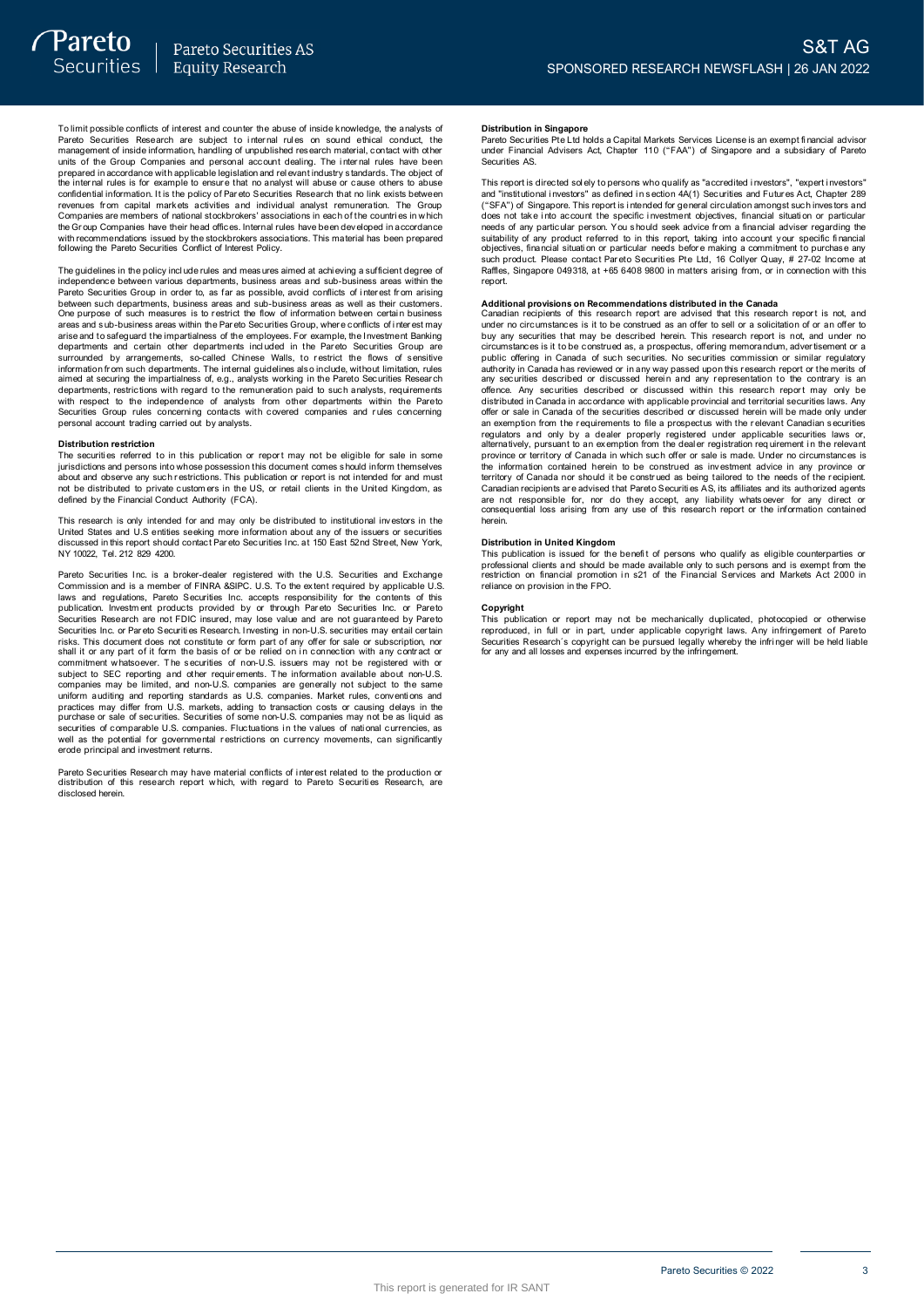## **Appendix A**

Disclosure requirements in accordance with Commission Delegated Regulation (EU) 2016/958<br>and the FINRA Rule 2241

The below list shows companies where Pareto Securities AS - together with affiliated companies The better with a mindler particle with the Fat at above contribute. As - together with a imitated companies<br>and/or persons – owns a net long position of the shares exceeding 0,5 % of the total issued<br>share capital in any

| Companies                       | No. of shares | Holdings in % |
|---------------------------------|---------------|---------------|
|                                 |               |               |
| Bonheur                         | 240.958       | 0.57%         |
| Pareto Bank                     | 15.311.702    | 21.92%        |
| Selvaag Bolig                   | 4.284.191     | 4.57%         |
| Spar ebank 1 Nor d-Nor ge       | 4.287.282     | 4.27%         |
| SpareBank 1 Ringer ike Hadeland | 100.000       | 0.64%         |
| Sparebank 1 SMN                 | 1.970.442     | 1.52%         |
| Sparebank 1 SR-Bank             | 1.857.563     | 0.73%         |
| SpareBank 1 Østf old Aker shus  | 1.232.229     | 9.95%         |
| SpareBank 1 Østlandet           | 3.833.163     | 3.61%         |
| Sparebanken Møre                | 305.239       | 3.09%         |
| Spar ebanken Sør                | 433.744       | 2.77%         |
| Sparebanken Vest                | 6.862.263     | 6.39%         |
| <b>NEXT Biometrics</b>          | 710.901       | 0.78%         |
| SpareBank 1 Sør øst-Nor ge      | 1.771.308     | 2.81%         |

Pareto Securities AS may hold financial instruments in companies where a recommendation has been produced or distributed by Pareto Securities AS in connection with rendering investment<br>services, including Market Making.

Please find below an overview of material interests in shares held by employees in Pareto<br>Securities AS, in companies where a recommendation has been produced or distributed by<br>Pareto Securities AS. "By material interest"

| Company                  | Analyst holdings* | <b>Total holdings</b> |
|--------------------------|-------------------|-----------------------|
|                          |                   |                       |
| AF Gr uppen              | $\mathbf 0$       | 1,825                 |
| Aker ASA                 | 500               | 3,052                 |
| Aker RP                  | $\Omega$          | 20,162                |
| Aker Carbon Capture      | $\Omega$          | 10,881                |
| Aker Clean Hydrogen      | $\mathbf 0$       | 138,040               |
| Aker Horizons            | $\mathbf 0$       | 125,848               |
| Aker Of f shore Wind     | $\Omega$          | 166,818               |
| Aprila Bank ASA          | $\mathbf 0$       | 22.675                |
| Archer                   | $\Omega$          | 30,170                |
| ArcticZymes Technologies | $\Omega$          | 684                   |
| Austevoll Seaf ood       | $\mathbf 0$       | 3.600                 |
| AutoStore                | $\mathbf 0$       | 1,685                 |
| B2Holding AS             | $\Omega$          | 13,940                |
| Bonheur                  | $\mathbf 0$       | 32,088                |
| Bor regaar d ASA         | $\mathbf 0$       | 650                   |
| Bouvet                   | $\mathbf 0$       | 2.940                 |
| <b>BRAbank</b>           | $\mathbf 0$       | 31,499                |
| <b>BW Energy</b>         | $\mathbf 0$       | 97,965                |
| BW Of f shore            | $\mathbf 0$       | 16,076                |
| Circa Group              | $\Omega$          | 14,350                |
| Cloudberry Clean Energy  | $\mathbf 0$       | 100,250               |
| Desert Control           | $\mathbf 0$       | 20,000                |
| <b>DNB</b>               | $\Omega$          | 48,805                |
| <b>DNO</b>               | $\mathbf 0$       | 151,978               |
| Elkem                    | $\mathbf 0$       | 39,367                |
| ELOP                     | $\Omega$          | 130,000               |
| E qui nor                | $\Omega$          | 2,606                 |
| Europris                 | $\mathbf 0$       | 13,208                |
| Fjordkraft Holding       | $\mathbf 0$       | 12,527                |
| Flex LNG                 | $\mathbf 0$       | 1,317                 |

| Company                       | Analyst holdings*          | Total holdings   |
|-------------------------------|----------------------------|------------------|
| Fr ontline                    | $\mathbf 0$                | 84,948           |
| Gaming Innovation Group       | $\mathbf 0$                | 25,912           |
| Gjensidige For sikring        | $\mathbf 0$                | 7,734            |
| Grieg Seaf ood                | $\mathbf 0$                | 9,127            |
| Haf nia Ltd.                  | $\mathbf 0$                | 10,000           |
| Huddly                        | $\mathbf 0$                | 906.173          |
| Hydr ogenPr o                 | $\mathbf 0$                | 37,552           |
| Ice Fish Farm                 | $\mathbf 0$                | 2,000            |
| ice Group ASA                 | $\mathbf 0$                | 200,000          |
| Kalera                        | $\mathbf 0$                | 26.752           |
| Kitr on                       | $\mathbf 0$                | 18,386           |
| Komplett Bank                 | $\mathbf 0$                | 209,400          |
| Kongsberg Gruppen             | $\Omega$                   | 34,001           |
| <b>KWS</b>                    | 75                         | 75               |
| Ler øy Seaf ood Gr oup        | $\mathbf 0$                | 39,328           |
| Meltwater                     | $\mathbf 0$                | 30,700           |
| Mercell                       | $\mathbf 0$                | 24.863           |
| Mowi                          | $\mathbf 0$                | 486              |
| <b>MPC Container Ships</b>    | $\mathbf 0$                | 50,472           |
| NEXT Biometrics               | $\mathbf 0$                | 710.901          |
| NORBIT ASA                    | $\mathbf 0$                | 1,656            |
| Nor dic Semi conductor        | $\mathbf 0$                | 5,336            |
| Nor eco                       | $\mathbf 0$                | 790              |
| Nor se Atlantic               | $\mathbf 0$                | 25.000           |
| Norsk Hydro                   | $\mathbf 0$                | 84,189           |
| Nor ske Skog                  | $\mathbf 0$                | 98,499           |
| Nor ther n Drilling Ltd.      | $\mathbf 0$                | 92,319           |
| NT <sub>S</sub>               | $\mathbf 0$                | 2,172            |
| Okeanis Eco Tankers           | Ó                          | 2,000            |
| Orkla<br>Panor o Ener gy      | $\mathbf 0$<br>$\mathbf 0$ | 21,683<br>36.421 |
| Par eto Bank                  | $\mathbf 0$                | 1.341.356        |
| Pexip Holding                 | $\mathbf 0$                | 105, 121         |
| Protector Forsikring          | $\mathbf 0$                | 14,000           |
| Pryme                         | $\mathbf 0$                | 4,500            |
| Quantaf uel                   | Ó                          | 5,797            |
| <b>REC Silicon</b>            | $\mathbf 0$                | 35,951           |
| Sal M ar                      | $\mathbf 0$                | 2,799            |
| Sandnes Spar ebank            | $\mathbf 0$                | 4.013            |
| Scatec                        | $\mathbf 0$                | 30,456           |
| Seaway 7                      | $\mathbf 0$                | 4,000            |
| Selvaag Bolig                 | $\mathbf 0$                | 3,093            |
| Sparebank 1 Nor d-Nor ge      | Ó                          | 3,350            |
| Spar ebank 1 SMN              | $\mathbf 0$                | 12,740           |
| Spar ebank 1 SR-Bank          | $\mathbf 0$                | 16,054           |
| SpareBank 1 Østf old Akershus | $\mathbf 0$                | 1.252            |
| SpareBank 1 Østlandet         | $\mathbf 0$                | 9,621            |
| Spar ebanken Sør              | $\mathbf 0$                | 16,435           |
| Spar ebanken Vest             | $\mathbf 0$                | 17,382           |
| Spar ebanken Øst              | Ó                          | 1,500            |
| Stolt-Nielsen                 | $\mathbf 0$                | 1.817            |
| Stor ebr and                  | $\mathbf 0$                | 25,698           |
| Subsea 7                      | $\mathbf 0$                | 12.893           |
| Telenor<br>TGS-NOPEC          | $\mathbf 0$<br>$\mathbf 0$ | 14,752<br>600    |
| Vow                           | $\mathbf 0$                | 5.681            |
| Vow Green Metals              | $\mathbf 0$                | 19,681           |
| Wallenius Wilhemsen           | $\mathbf 0$                | 16,750           |
| X X I                         | $\mathbf 0$                | 20,923           |
| Yara                          | Ó                          | 15.681           |
| Zaptec                        | Ó                          | 14,000           |
|                               |                            |                  |

Thisoverview isupdated monthly (last updated 17.01.2022).

\*Analyst holdingsrefersto positionsheld by the Pareto Securities AS analyst covering the company.